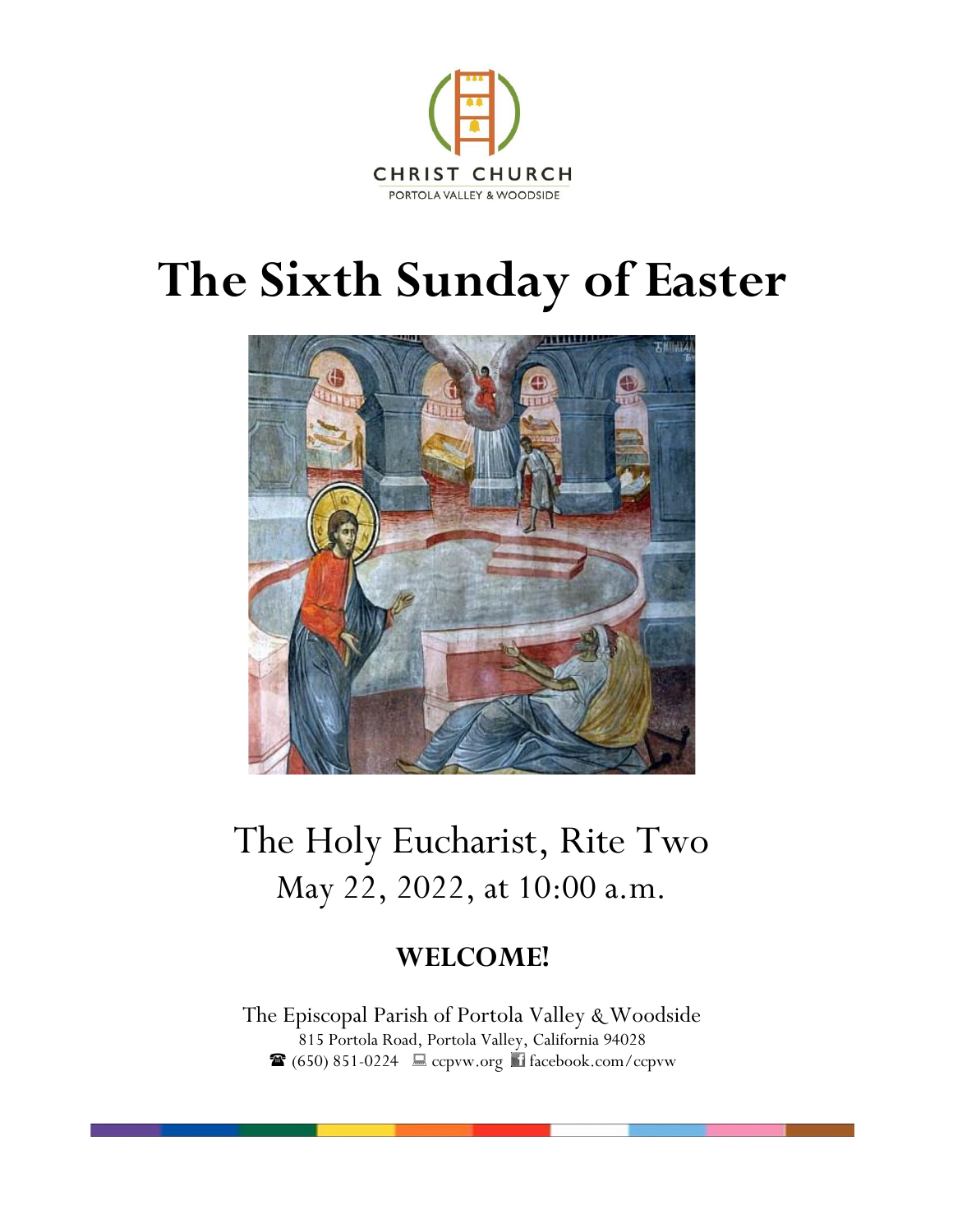#### **Due to the increase of COVID cases in our community we encourage everyone to wear masks for indoor services and to socially distance. (Masks are available at the back of the Church) All eligible people need to be vaccinated. Please be smart, stay safe, care for others, and stay at home if you don't feel well.**

#### **Thank you to today's volunteers!**

| Greeter       | Paul & Lenore Lovoi    |
|---------------|------------------------|
| Usher         | Carol Wentworth        |
| Altar Guild   | <b>Betsy Alexander</b> |
| Lesson        | Sarah Halsey           |
| Epistle       | Anne Bertenthal        |
| Intercessions | Vinie Miller           |

#### **THE WORD OF GOD**

**PRELUDE** Sonata No. 4, Op. 65, *Andante religioso Felix Mendelssohn (1809-1847)*

*Please stand as you are able.* **HYMN 518** Christ is made the sure foundation *Westminster Abbey*

1 Christ  $\mathbf{i}$ s made the sure foun - da - tion, Christ the head and  $\overline{2}$ **All** that  $\mathrm{ded}$  -  $\mathrm{i}$ cat - ed dear - ly loved of  $\dot{c}$  - ty, call thee, 3 this come, O To tem - ple, where we Lord of 4 Here vouch - safe all serv-ants what they  $\mathbf{t}$ thy ask of Ó  $\overline{\sigma}$  $\overline{\mathcal{D}}$ of the cor - ner stone, cho - sen Lord, and pre - cious, God high, ult bi la on  $\mathbf{in}$  $ex$ ant ju tion  $\sim$  $\sim$  $\sim$  $\sim$   $$ with thy  $\frac{1}{\sqrt{2}}$ Hosts, day; wont  $_{\rm ed}$ ing - kind - ness to thee what they from thee, for to gain; gain  $ev$ er  $\overline{a}$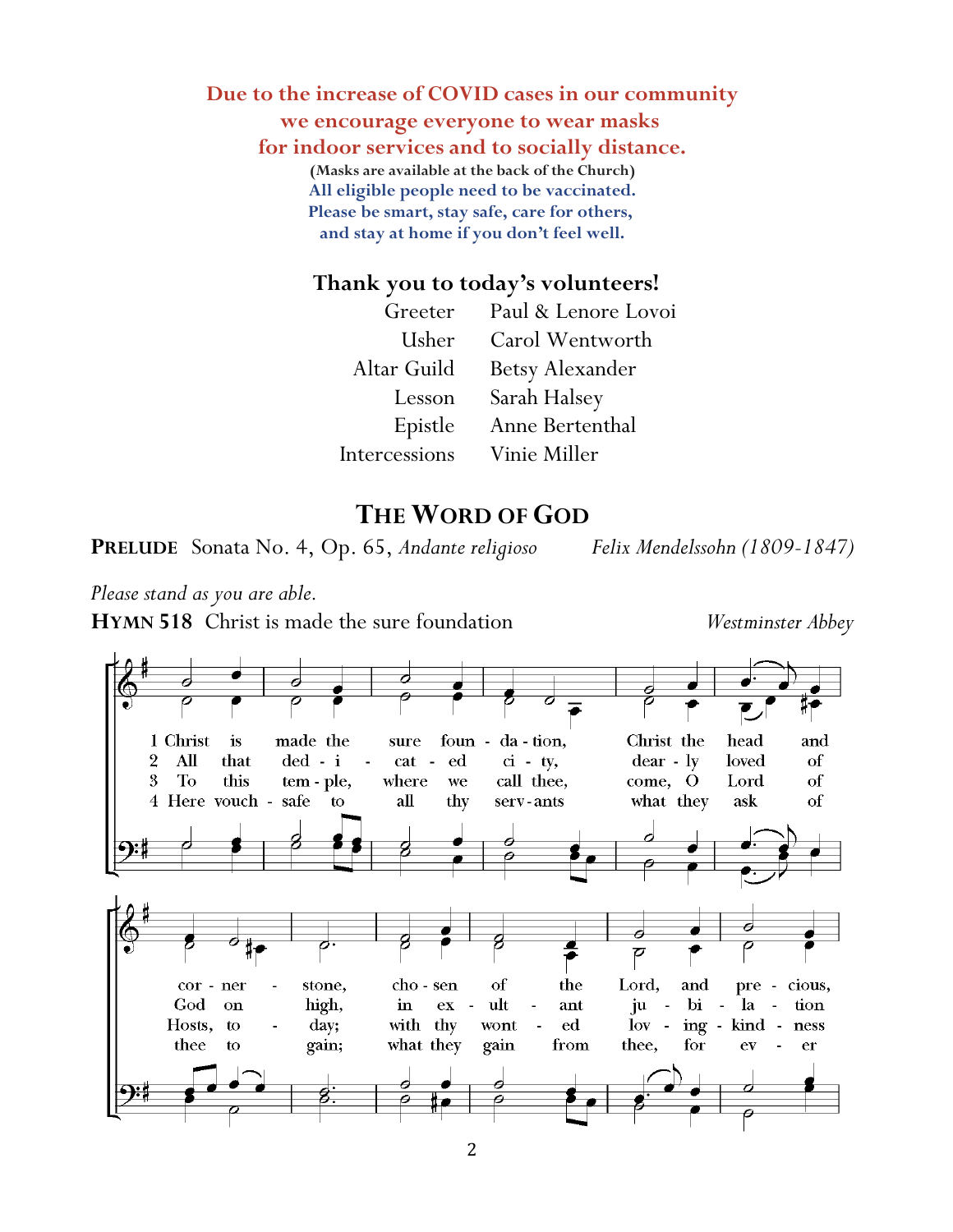

#### **OPENING ACCLAMATION**

- *Celebrant* Alleluia. Christ is risen.
- *People* **The Lord is risen indeed. Alleluia.**
- *People* **Almighty God, to you all hearts are open, all desires known, and from you no secrets are hid: Cleanse the thoughts of our hearts by the inspiration of your Holy Spirit, that we may perfectly love you and worthily magnify your holy Name; through Christ our Lord. Amen.**



3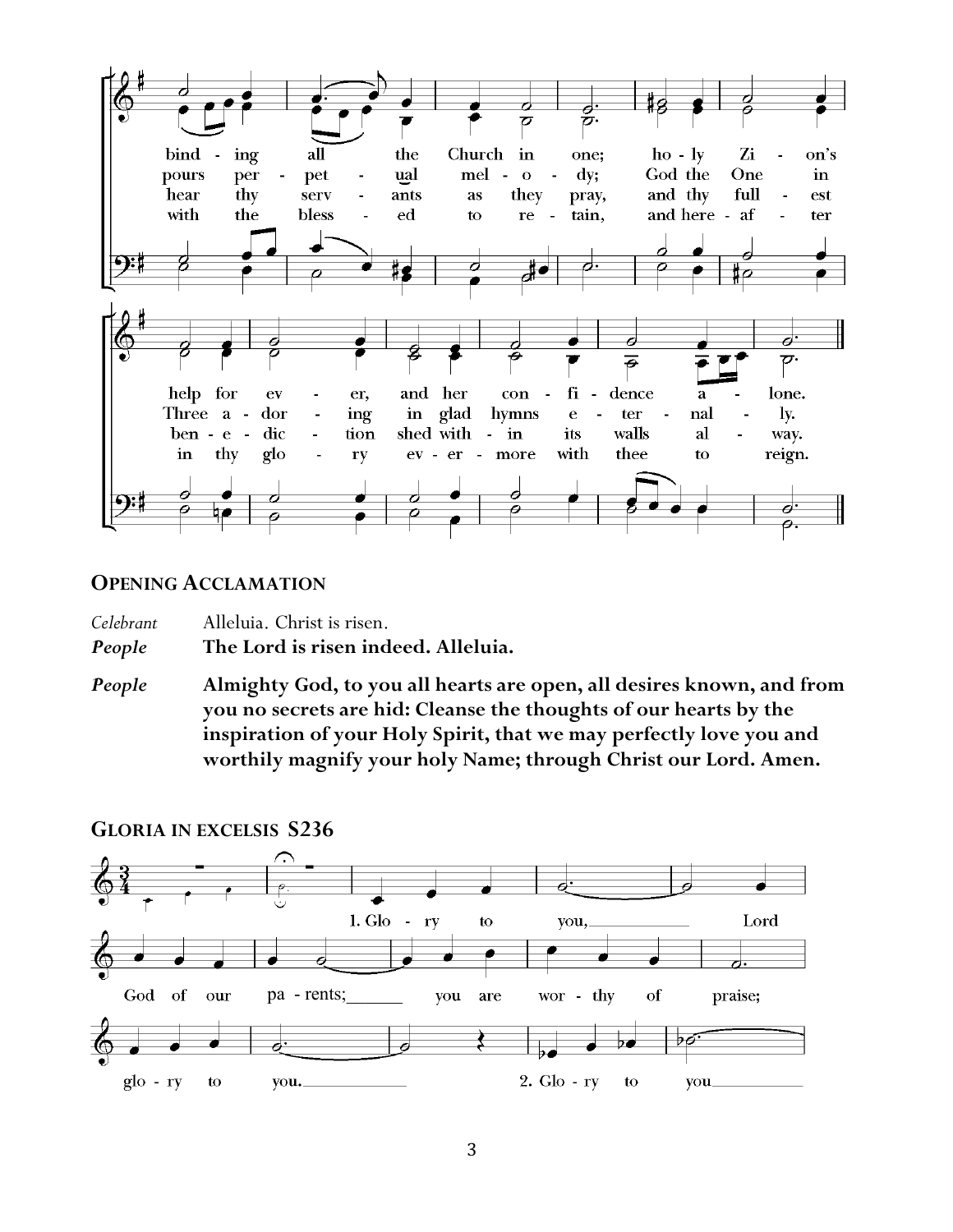

#### **THE COLLECT OF THE DAY**

| Officiant | The Lord be with you. |
|-----------|-----------------------|
| People    | And also with you.    |
| Officiant | Let us pray.          |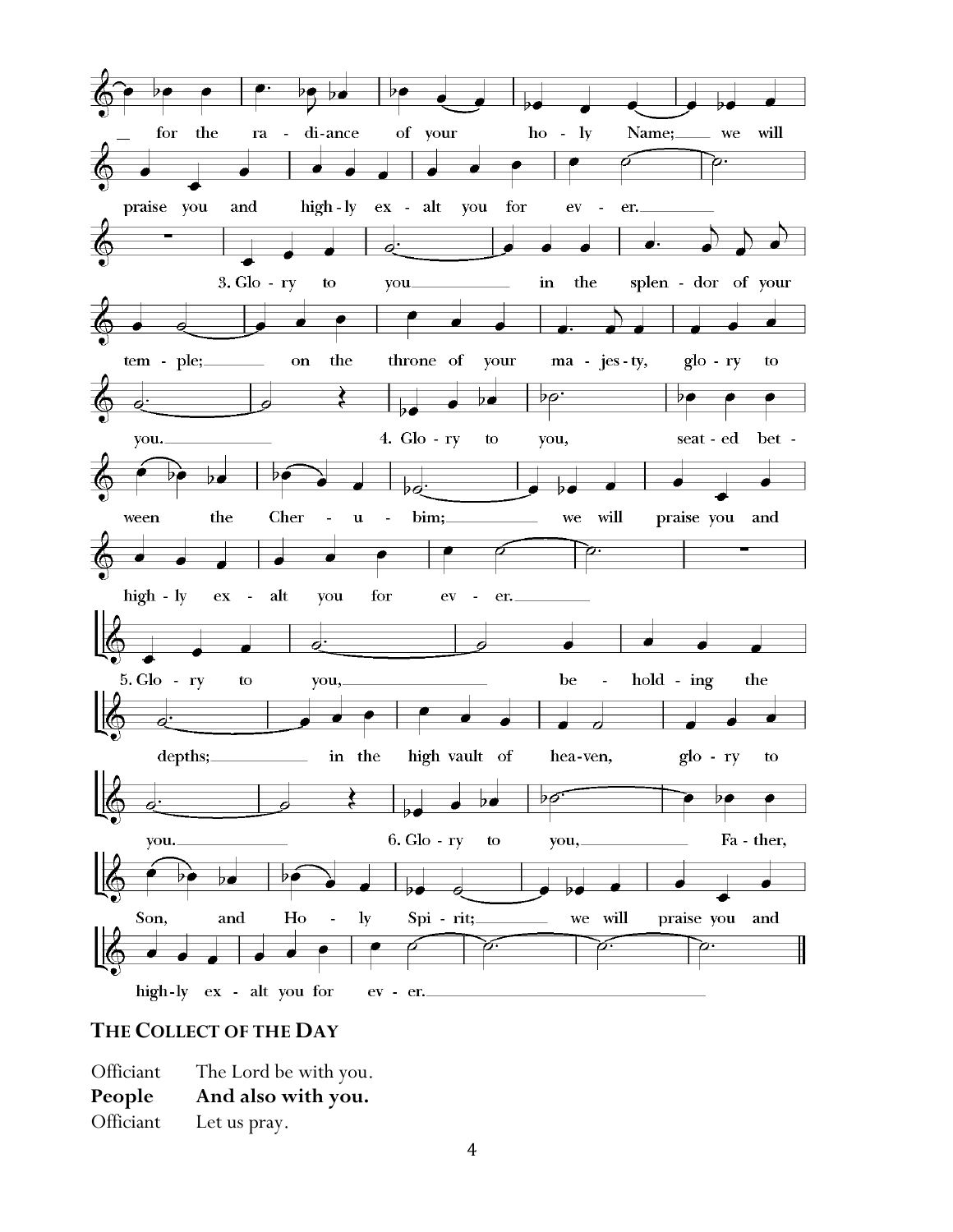O God, you have prepared for those who love you such good things as surpass our understanding: Pour into our hearts such love towards you, that we, loving you in all things and above all things, may obtain your promises, which exceed all that we can desire; through Jesus Christ our Lord, who lives and reigns with you and the Holy Spirit, one God, for ever and ever. **Amen.**

*Please be seated.*

#### **THE FIRST READING** *Acts 16:9-15*

*Reader* A reading from the Acts of the Apostles.

During the night Paul had a vision: there stood a man of Macedonia pleading with him and saying, "Come over to Macedonia and help us." When he had seen the vision, we immediately tried to cross over to Macedonia, being convinced that God had called us to proclaim the good news to them.

We set sail from Troas and took a straight course to Samothrace, the following day to Neapolis, and from there to Philippi, which is a leading city of the district of Macedonia and a Roman colony. We remained in this city for some days. On the sabbath day we went outside the gate by the river, where we supposed there was a place of prayer; and we sat down and spoke to the women who had gathered there. A certain woman named Lydia, a worshiper of God, was listening to us; she was from the city of Thyatira and a dealer in purple cloth. The Lord opened her heart to listen eagerly to what was said by Paul. When she and her household were baptized, she urged us, saying, "If you have judged me to be faithful to the Lord, come and stay at my home." And she prevailed upon us.

| Reader | The Word of the Lord. |
|--------|-----------------------|
| People | Thanks be to God.     |

**PSALM 67** *(said in unison)*

*People* **Let the peoples praise you, O God; let all the peoples praise you.**

> **May God be merciful to us and bless us, show us the light of his countenance and come to us.**

**Let your ways be known upon earth, your saving health among all nations.**

**Let the nations be glad and sing for joy, for you judge the peoples with equity and guide all the nations upon earth.**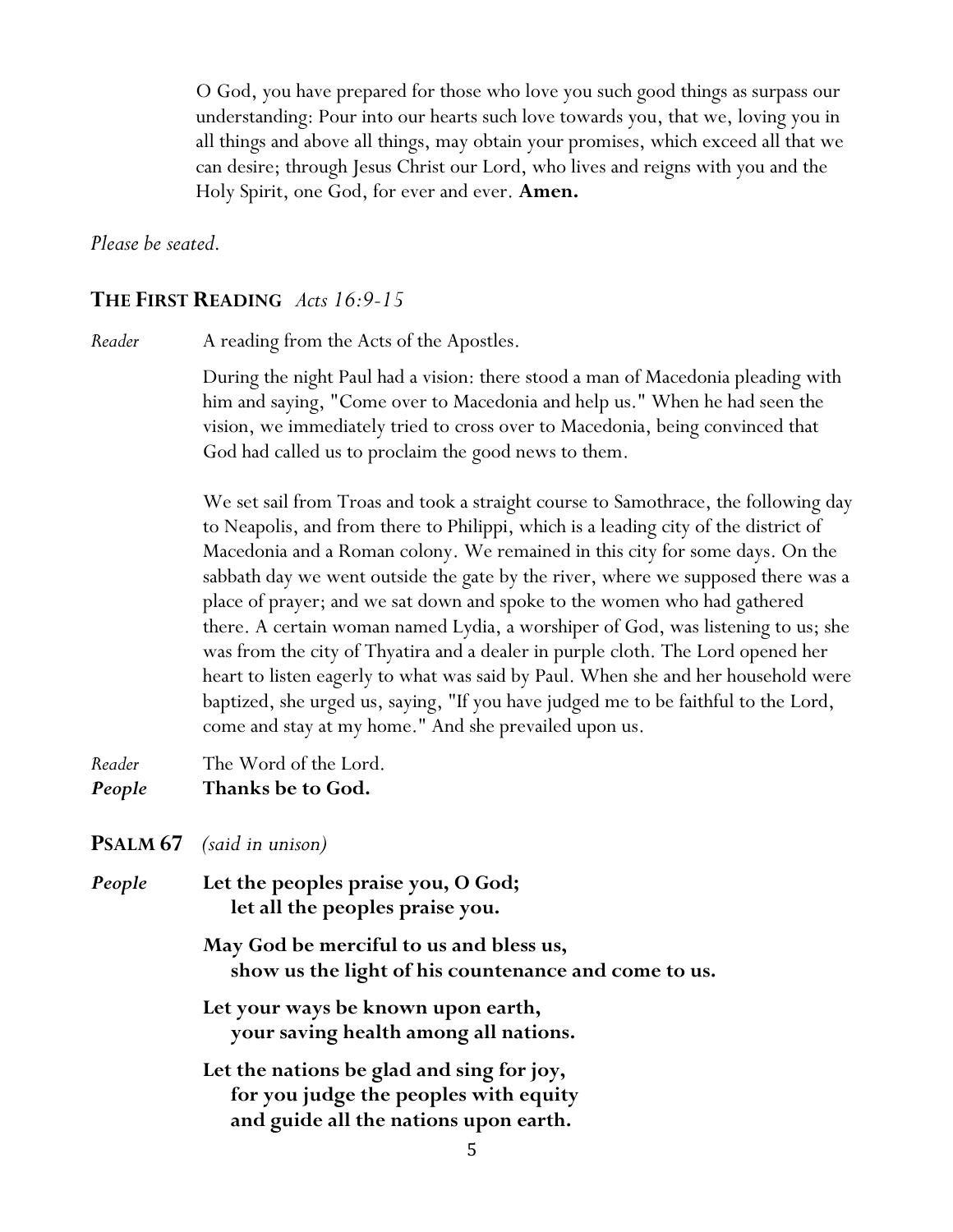**Let the peoples praise you, O God; let all the peoples praise you.**

**The earth has brought forth her increase; may God, our own God, give us his blessing.**

**May God give us his blessing, and may all the ends of the earth stand in awe of him.**

**THE EPISTLE** *Revelation 21:10, 22-22:5*

*Reader* A reading from the book of Revelation.

In the spirit the angel carried me away to a great, high mountain and showed me the holy city Jerusalem coming down out of heaven from God.

I saw no temple in the city, for its temple is the Lord God the Almighty and the Lamb. And the city has no need of sun or moon to shine on it, for the glory of God is its light, and its lamp is the Lamb. The nations will walk by its light, and the kings of the earth will bring their glory into it. Its gates will never be shut by day- and there will be no night there. People will bring into it the glory and the honor of the nations. But nothing unclean will enter it, nor anyone who practices abomination or falsehood, but only those who are written in the Lamb's book of life.

Then the angel showed me the river of the water of life, bright as crystal, flowing from the throne of God and of the Lamb through the middle of the street of the city. On either side of the river is the tree of life with its twelve kinds of fruit, producing its fruit each month; and the leaves of the tree are for the healing of the nations. Nothing accursed will be found there any more. But the throne of God and of the Lamb will be in it, and his servants will worship him; they will see his face, and his name will be on their foreheads. And there will be no more night; they need no light of lamp or sun, for the Lord God will be their light, and they will reign forever and ever.

*Reader* The Word of the Lord. **People Thanks be to God.**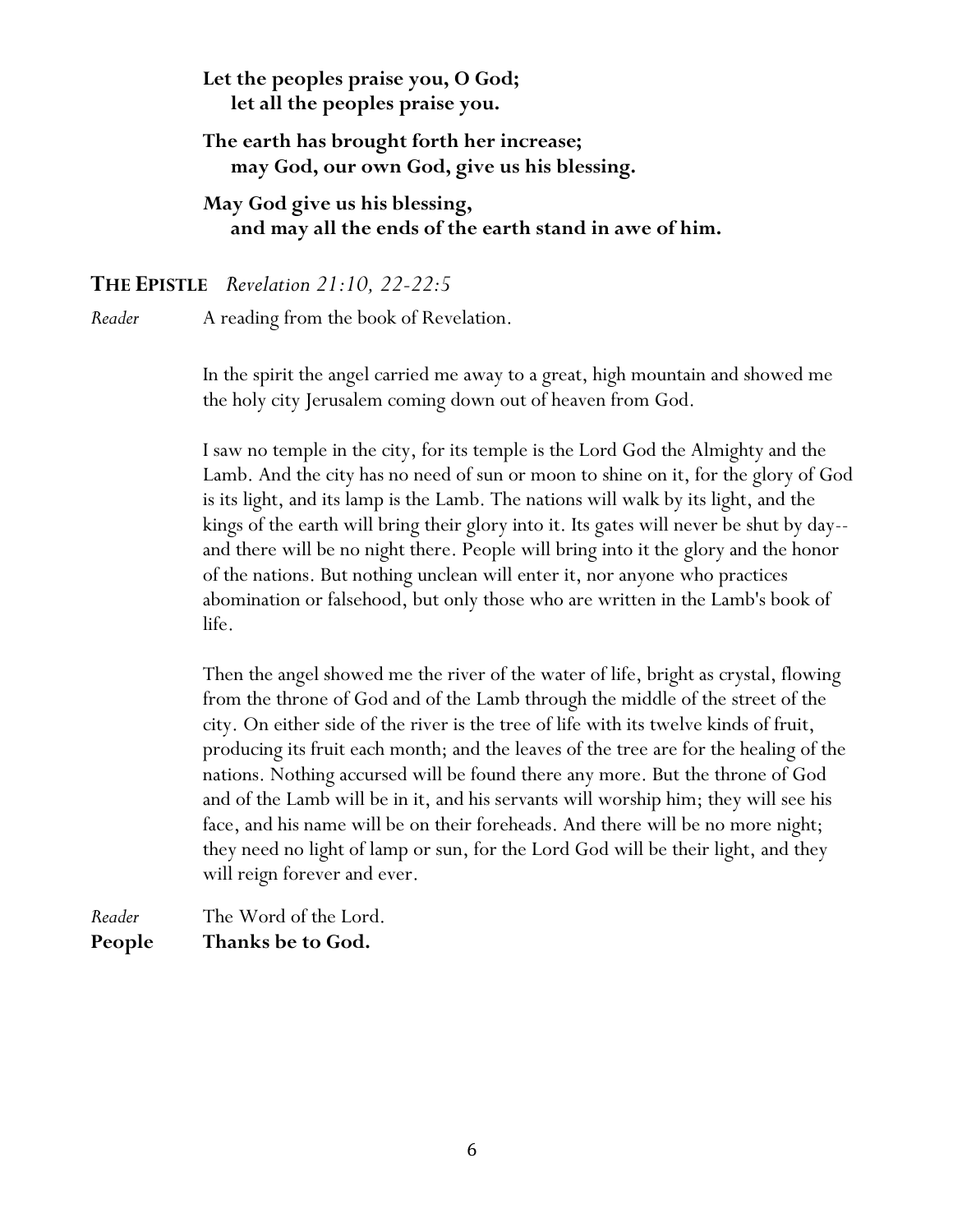*Please stand as you are able.*

**SEQUENCE HYMN 374** Come, let us join our cheerful songs *Nun danket*  $\overline{\boldsymbol{\sigma}}$  $\mathbf{l}$ Come, let  $\overline{\mathbf{u}}$ s join our cheer-ful songs with an - gels round the throne;  $\overline{2}$ "Wor - thy the Lamb that died," they " $\mathbf{t}$ be  $ex - alt$ ed thus"; **cry** 3 and power  $\text{Je}$  - sus is  $wor - thy$ to re - ceive hon - or  $di - vine;$  $\overline{4}$ The whole cre - a - tion joins in one to. bless the sa - cred Name ten thou-sand thou - sand are their tongues, but all their joys are one. "Wor-thy the Lamb," our lips re -"for he  $us."$ ply was slain for  $ev - er$ may bless-ings, more than we can give, be. Lord. for thine.  $\sigma f$ him that to a - dore the Lamb. sits  $up$  - on the throne, and

#### **THE GOSPEL** *John 5:1-9*

*Celebrant* The Holy Gospel of our Lord Jesus Christ according to John. *People* **Glory to you, Lord Christ.**

> After Jesus healed the son of the official in Capernaum, there was a festival of the Jews, and Jesus went up to Jerusalem.

Now in Jerusalem by the Sheep Gate there is a pool, called in Hebrew Beth-zatha, which has five porticoes. In these lay many invalids-- blind, lame, and paralyzed. One man was there who had been ill for thirty-eight years. When Jesus saw him lying there and knew that he had been there a long time, he said to him, "Do you want to be made well?" The sick man answered him, "Sir, I have no one to put me into the pool when the water is stirred up; and while I am making my way, someone else steps down ahead of me." Jesus said to him, "Stand up, take your mat and walk." At once the man was made well, and he took up his mat and began to walk. Now that day was a sabbath.

| Celebrant | The Gospel of the Lord.     |
|-----------|-----------------------------|
| People    | Praise to you, Lord Christ. |

**THE SERMON** *The Rev. Beth Phillips*

*Please stand as you are able and say together:* **THE NICENE CREED**

**We believe in one God, the Father, the Almighty, maker of heaven and**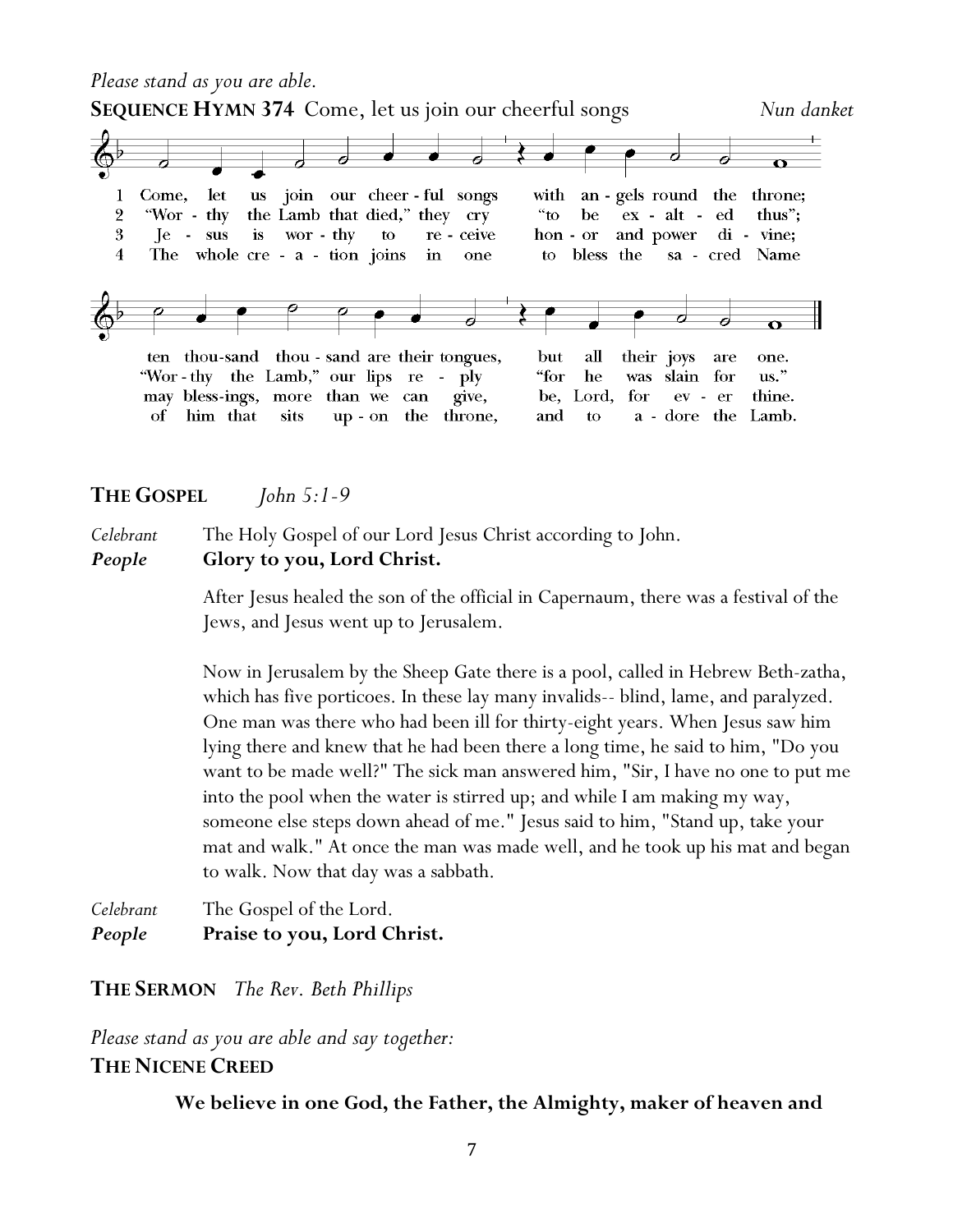**earth, of all that is, seen and unseen.**

**We believe in one Lord, Jesus Christ, the only Son of God, eternally begotten of the Father, God from God, Light from Light, true God from true God, begotten, not made, of one Being with the Father. Through him all things were made. For us and for our salvation he came down from heaven: by the power of the Holy Spirit he became incarnate from the Virgin Mary, and was made man.**

**For our sake he was crucified under Pontius Pilate; he suffered death and was buried. On the third day he rose again in accordance with the Scriptures; he ascended into heaven and is seated at the right hand of the Father. He will come again in glory to judge the living and the dead, and his kingdom will have no end.**

**We believe in the Holy Spirit, the Lord, the giver of life who proceeds from the Father and the Son. With the Father and the Son he is worshiped and glorified. He has spoken through the Prophets.**

**We believe in one holy catholic and apostolic Church. We acknowledge one baptism for the forgiveness of sins. We look for the resurrection of the dead, and the life of the world to come.** *Amen.*

#### **THE PRAYERS OF THE PEOPLE** *(adapted from A New Zealand Prayer Book pp. 413-414)*

| Leader<br>People | Almighty God, you have promised to hear when we pray in the name of your Son.<br>Therefore in confidence and trust we pray for the Church and for the world.<br>Enliven the Church for its mission<br>that we may be salt of the earth and light to the world. |
|------------------|----------------------------------------------------------------------------------------------------------------------------------------------------------------------------------------------------------------------------------------------------------------|
| Leader           | Breathe fresh life into your people.                                                                                                                                                                                                                           |
| People           | Give us power to reveal Christ in word and action.                                                                                                                                                                                                             |
| Leader           | Lead us and every people into ways of justice and peace                                                                                                                                                                                                        |
| People           | that we may respect one another in freedom and truth.                                                                                                                                                                                                          |
| Leader           | Awaken in us a sense of wonder for the earth and all that is in it.                                                                                                                                                                                            |
| People           | Teach us to care creatively for its resources.                                                                                                                                                                                                                 |
| Leader           | Inspire with your wisdom those whose decisions affect the lives of others                                                                                                                                                                                      |
| People           | that all may act with integrity and courage.                                                                                                                                                                                                                   |
| Leader           | Give grace to all whose lives are linked with ours.                                                                                                                                                                                                            |
| People           | May we serve Christ in one another, and love as he loves us.                                                                                                                                                                                                   |
| Leader           | Comfort all who suffer in body, mind, or spirit including Steve Millard, Charlie, The<br>Sweet Family, Tom Mull, Craig Copetas, Jerry Dowd, Matthew, Amy Tribble, and those                                                                                    |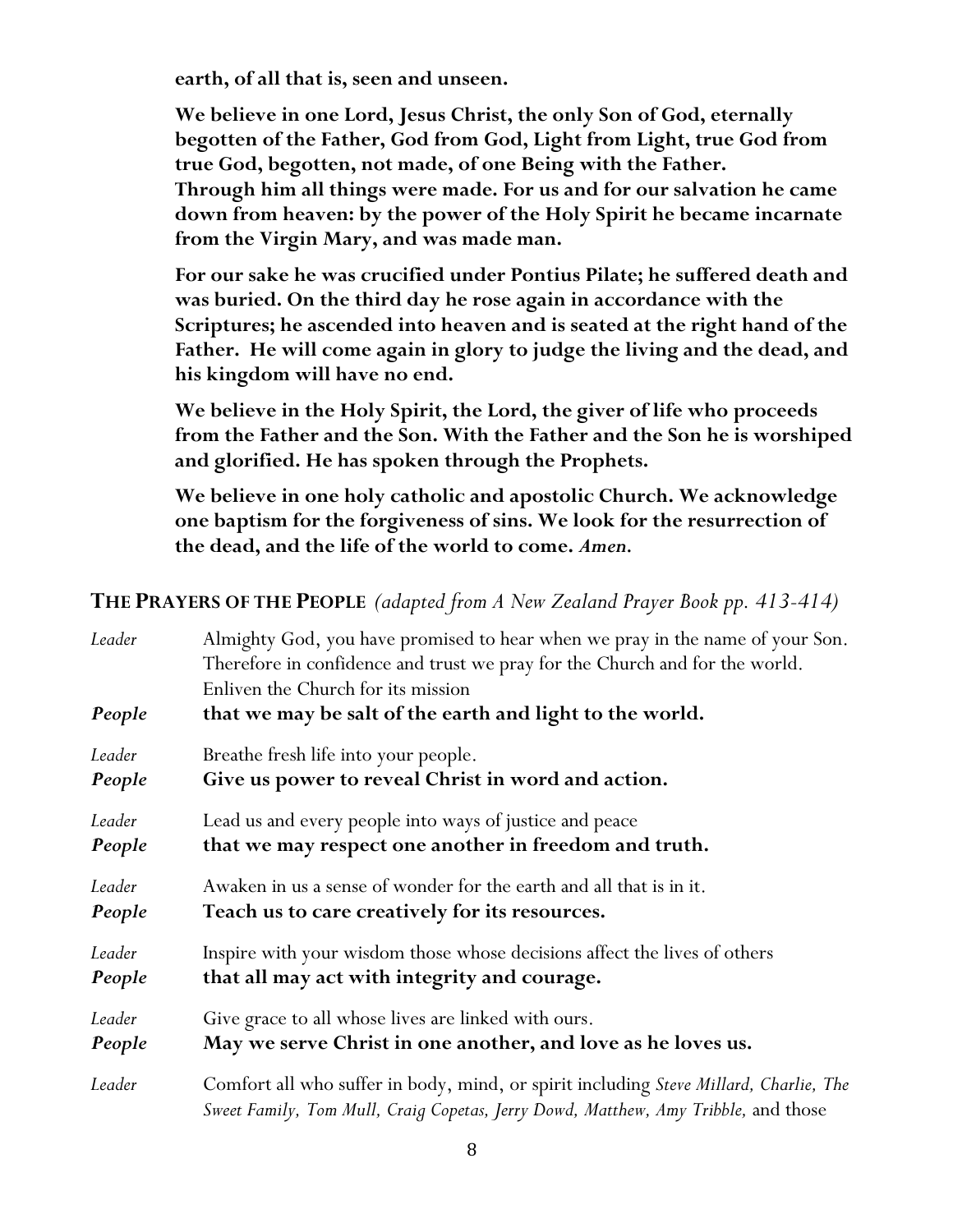| People           | we now name silently or aloud [pause]. Restore them to new life.<br>May they know the power of your healing love.                                                                                                                                                                                                |  |
|------------------|------------------------------------------------------------------------------------------------------------------------------------------------------------------------------------------------------------------------------------------------------------------------------------------------------------------|--|
| Leader<br>People | Make us willing agents of your compassion.<br>Strengthen us as we share in making people whole.                                                                                                                                                                                                                  |  |
| Leader           | We remember with thanksgiving those who have died especially Suzi King, Don<br>Sweet, Judy Falconer, Sarah Frances Morgan, George Franklin Hexter, Charles H. Ross,<br>Marjorie Larkin and those we now name either silently or aloud [pause]. May they<br>have eternal life.                                    |  |
| People           | Into your hands we commend them.                                                                                                                                                                                                                                                                                 |  |
| Leader           | Give comfort to those who mourn.                                                                                                                                                                                                                                                                                 |  |
| People           | Bring them peace in their time of loss.                                                                                                                                                                                                                                                                          |  |
| Celebrant        | Lord, you have called us to serve you. Grant that we may walk in your presence:<br>your love in our hearts, your truth on our minds, your strength in our wills; until,<br>at the end of our journey, we know the joy of our homecoming and the welcome<br>of your embrace, through Jesus Christ our Lord. Amen. |  |

#### **THE PEACE**

| Celebrant | The peace of the Lord be always with you. |
|-----------|-------------------------------------------|
| People    | And also with you.                        |

#### **ANNOUNCEMENTS**

*Dates for many of our upcoming events can be found on the back of this bulletin.*

## **THE HOLY COMMUNION**

#### **OFFERTORY ANTHEM** God Be in My Head *John Rutter (b. 1945)*

God be in my head and in my understanding. God be in mine eyes and in my looking. God be in my mouth and in my speaking. God be in mine heart and in my thinking. God be at my end and in my departing.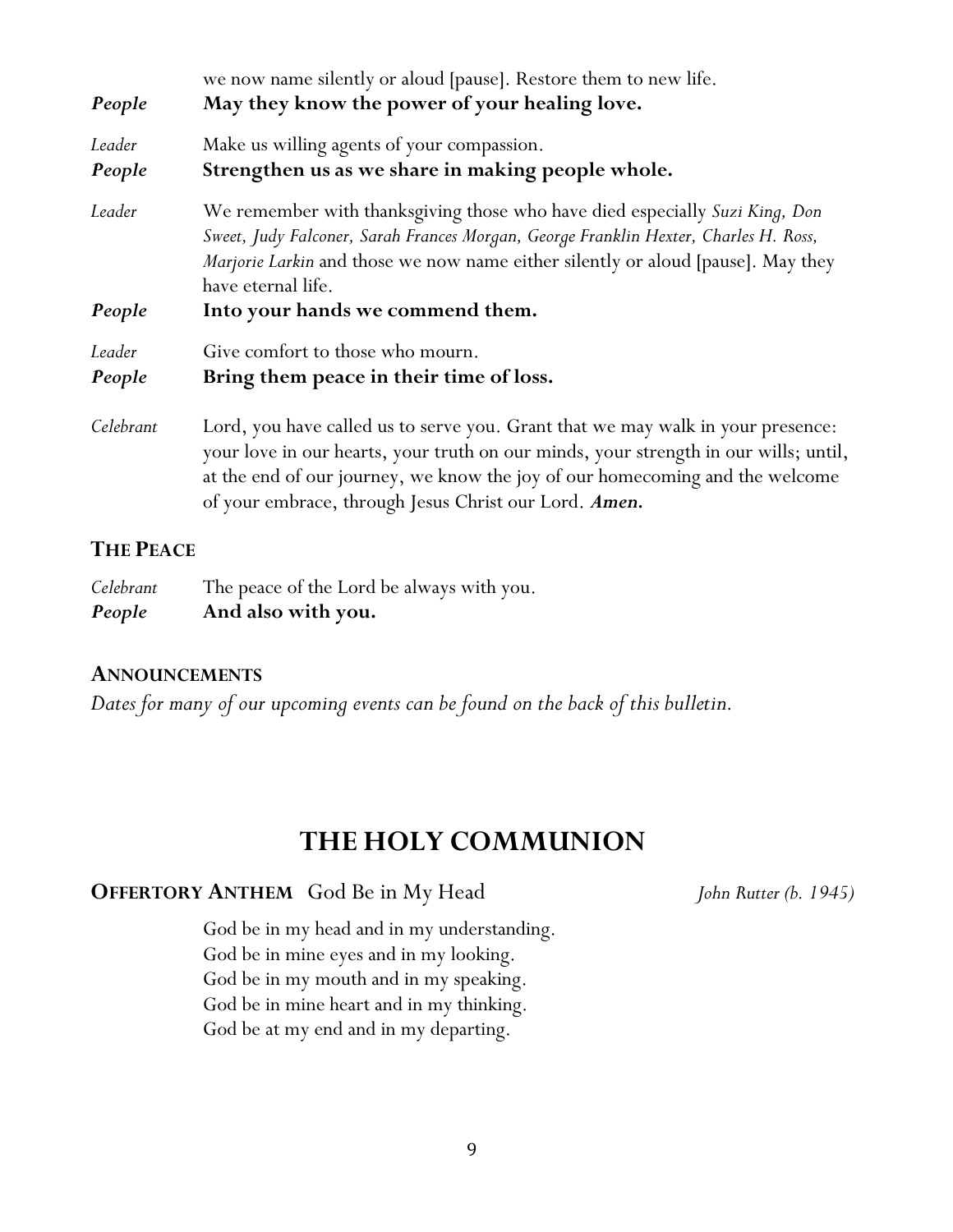#### *At the start of The Great Thanksgiving, please stand as you are able.* **THE GREAT THANKSGIVING**



*Celebrant* It is truly right to glorify you, Father, and to give you thanks; for you alone are God, living and true, dwelling in light inaccessible from before time and for ever.

> Fountain of life and source of all goodness, you made all things and fill them with your blessing; you created them to rejoice in the splendor of your radiance.

Countless throngs of angels stand before you to serve you night and day; and, beholding the glory of your presence, they offer you unceasing praise. Joining with them, and giving voice to every creature under heaven, we acclaim you, and glorify your Name, as we sing,



*Celebrant* We acclaim you, holy Lord, glorious in power. Your mighty works reveal your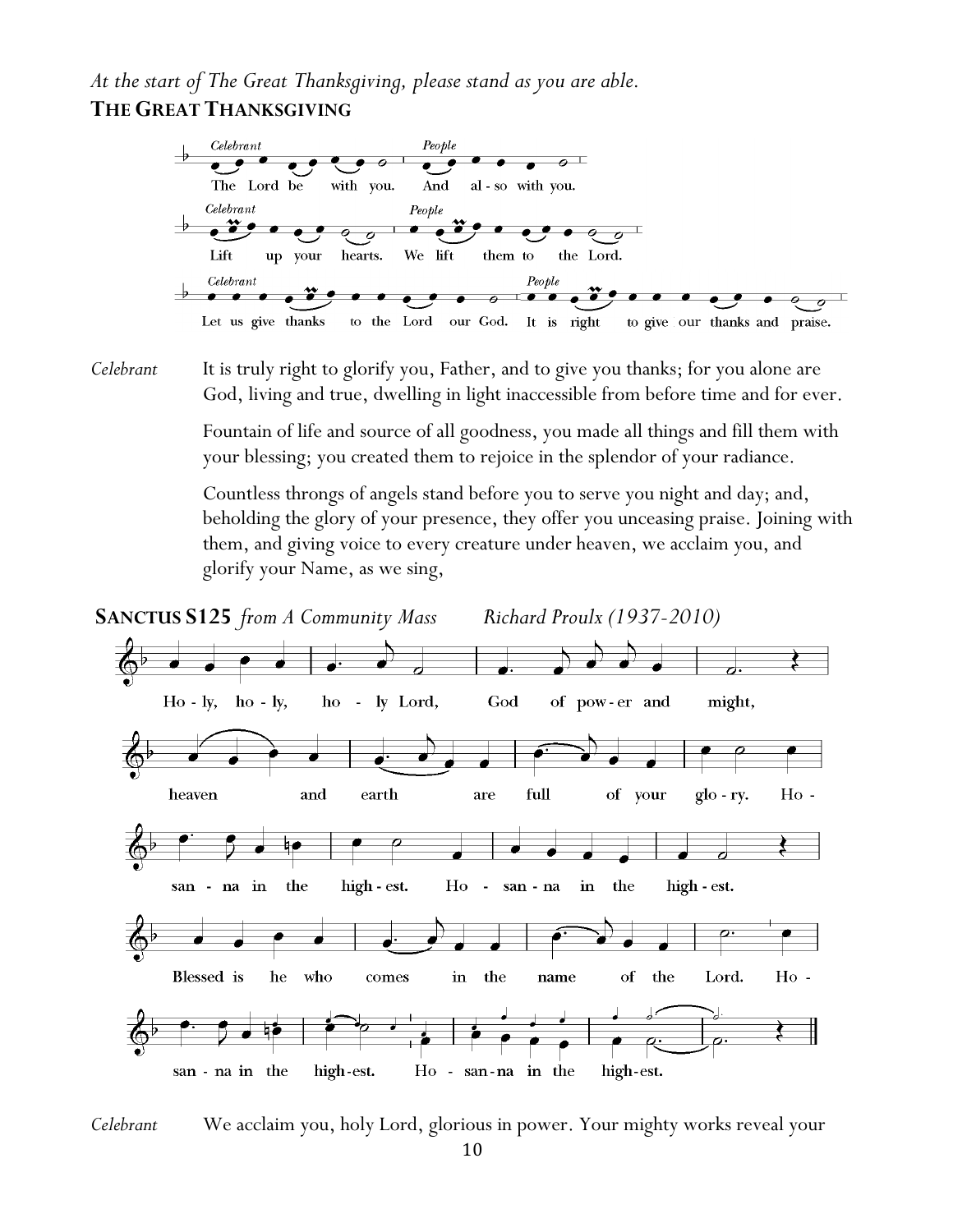wisdom and love. You formed us in your own image, giving the whole world into our care, so that, in obedience to you, our Creator, we might rule and serve all your creatures. When our disobedience took us far from you, you did not abandon us to the power of death. In your mercy you came to our help, so that in seeking you we might find you. Again and again you called us into covenant with you, and through the prophets you taught us to hope for salvation.

Gracious God, you loved the world so much that in the fullness of time you sent your only Son to be our Savior. Incarnate by the Holy Spirit, born of the Virgin Mary, he lived as one of us, yet without sin. To the poor he proclaimed the good news of salvation; to prisoners, freedom; to the sorrowful, joy. To fulfill your purpose he gave himself up to death; and, rising from the grave, destroyed death, and made the whole creation new.

And, that we might live no longer for ourselves, but for him who died and rose for us, he sent the Holy Spirit, his own first gift for those who believe, to complete his work in the world, and to bring to fulfillment the sanctification of all.

When the hour had come for him to be glorified by you, his heavenly Father, having loved his own who were in the world, he loved them to the end; at supper with them he took bread, and when he had given thanks to you, he broke it, and gave it to his disciples, and said, "Take, eat: This is my Body, which is given for you. Do this for the remembrance of me."

After supper he took the cup of wine; and when he had given thanks, he gave it to them, and said, "Drink this, all of you. This is my Blood of the new Covenant, which is shed for you and for many for the forgiveness of sins. Whenever you drink it, do this for the remembrance of me."

Loving God, we now celebrate this memorial of our redemption. Recalling Christ's death and his descent among the dead, proclaiming his resurrection and ascension to your right hand, awaiting his coming in glory; and offering to you, from the gifts you have given us, this bread and this cup, we praise you and we bless you.

Lord, we pray that in your goodness and mercy your Holy Spirit may descend upon us, and upon these gifts, sanctifying them and showing them to be holy gifts for your holy people, the bread of life and the cup of salvation, the Body and Blood of your Son Jesus Christ.

Grant that all who share this bread and cup may become one body and one spirit, a living sacrifice in Christ, to the praise of your Name.

Remember, Lord, your one holy catholic and apostolic Church, redeemed by the blood of your Christ. Reveal its unity, guard its faith, and preserve it in peace.

Remember all who have died in the peace of Christ; bring them into the place of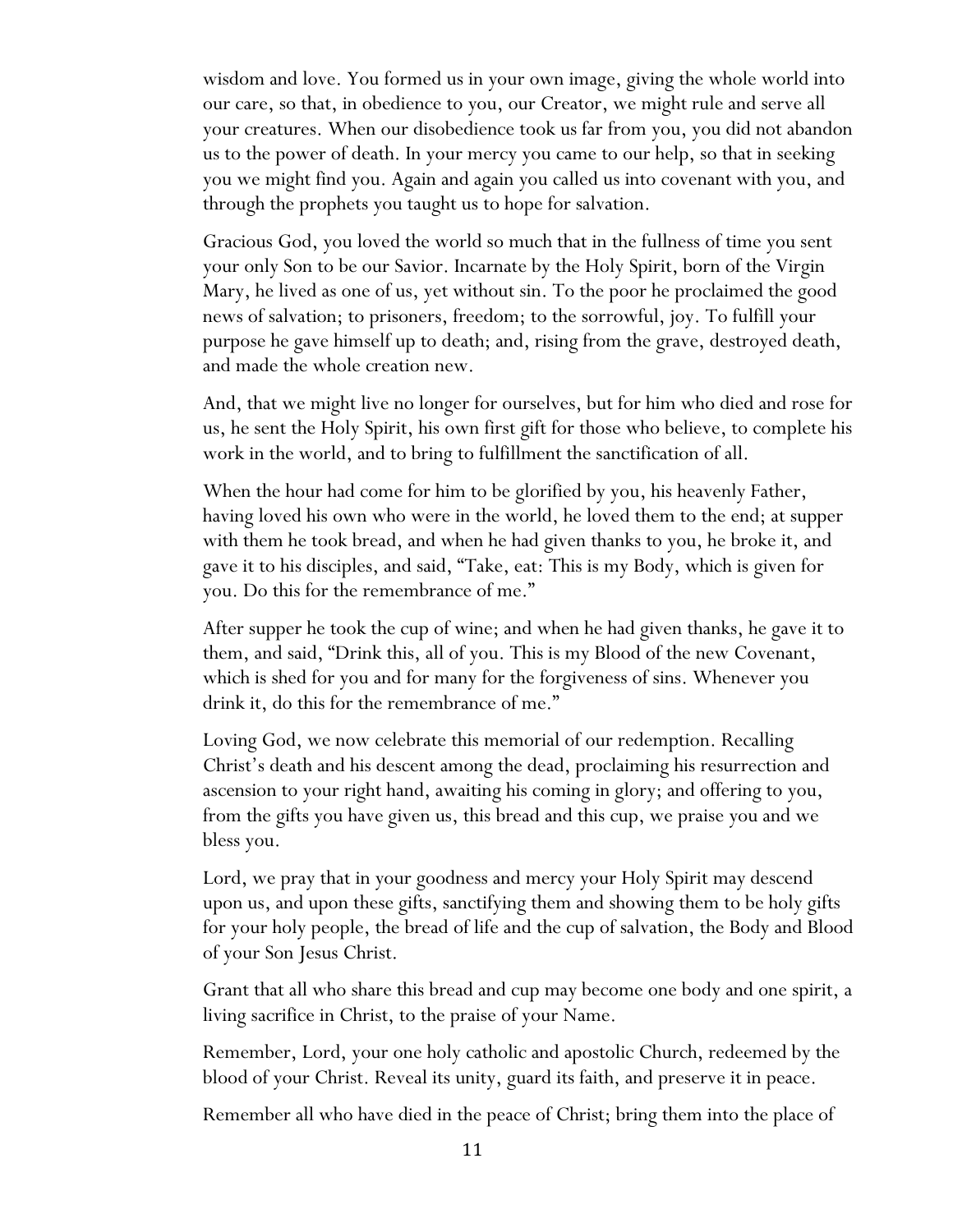eternal joy and light.

And grant that we may find our inheritance with the patriarchs and matriarchs, prophets, apostles, and martyrs, and all the saints who have found favor with you in ages past. We praise you in union with them and give you glory through your Son Jesus Christ our Lord.

Through Christ, and with Christ, and in Christ, all honor and glory are yours, Almighty God and Father, in the unity of the Holy Spirit, for ever and ever. **Amen.**

#### **THE LORD'S PRAYER**

*Celebrant* And now, as our Savior Christ hath taught us, we are bold to say,

*People* **Our Father, who art in heaven, hallowed be thy Name, thy kingdom come, thy will be done, on earth as it is in heaven. Give us this day our daily bread. And forgive us our trespasses, as we forgive those who trespass against us. And lead us not into temptation, but deliver us from evil. For thine is the kingdom, and the power, and the glory, for ever and ever. Amen.**

#### **THE BREAKING OF THE BREAD**

*Celebrant* Alleluia. Christ our Passover is sacrificed for us;

*People* **Therefore let us keep the feast. Alleluia.**

*Please be seated until it is your turn to come forward for Communion. Do not consume the host immediately upon receiving it. Please return to your seat with the sacrament and together we will consume the bread as the celebrant says the following words:*

*Celebrant* The Gifts of God for the People of God. Take them in remembrance that Christ died for you, and feed on him in your hearts by faith with thanksgiving.

#### **THE COMMUNION**

*All people (including children of all ages) are welcome to receive Communion at this Church. Please come forward as directed by the ushers. To receive the bread, hold out your hands and the clergy will place it on your palm without touching your hands. The celebrant will take a sip of the wine on behalf of the congregation. If you prefer not to receive the Communion, you may come forward placing your hands over your chest, and the clergy will be glad to offer you a blessing.*

#### **COMMUNION ANTHEM** *Laudate Dominum Taizé*

*Praise the Lord, all you peoples. Alleluia.* Praise the Lord, all you nations, Praise him all you peoples. Alleluia.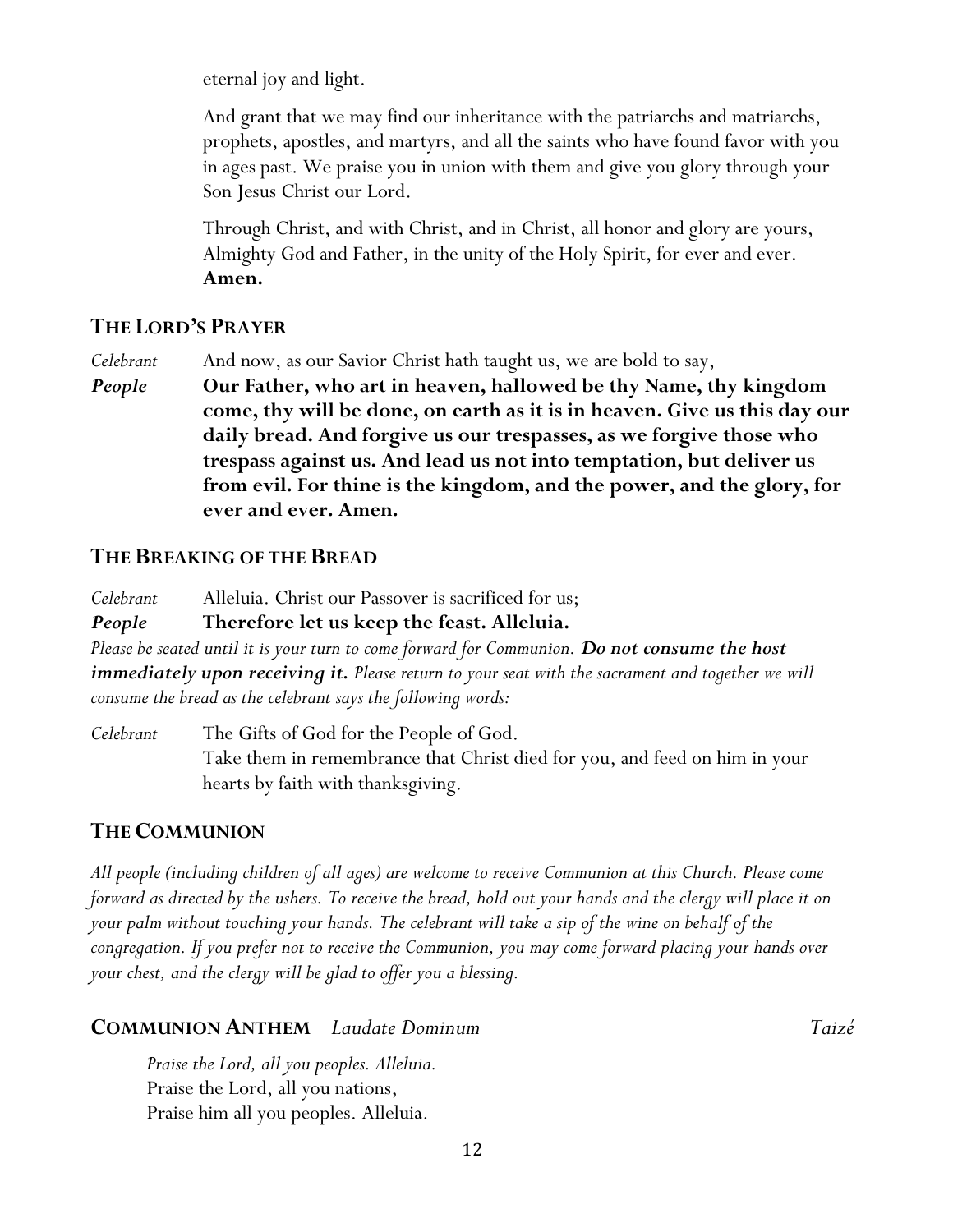Strong is his love and mercy, He is faithful forever. Alleluia. Let ev'rything living give praise to the Lord. Alleluia.

*Please stand as you are able.*

#### **POST COMMUNION PRAYER**

*Celebrant* Let us pray. *All* **Loving God, we give you thanks for restoring us in your image and nourishing us with spiritual food in the Sacrament of Christ's Body and Blood. Send us forth a people, forgiven, healed and renewed; that we may proclaim your love to the world and continue in the risen life of Christ our Savior. Amen.**

**THE BLESSING** *The Celebrant blesses the People, who respond Amen.*

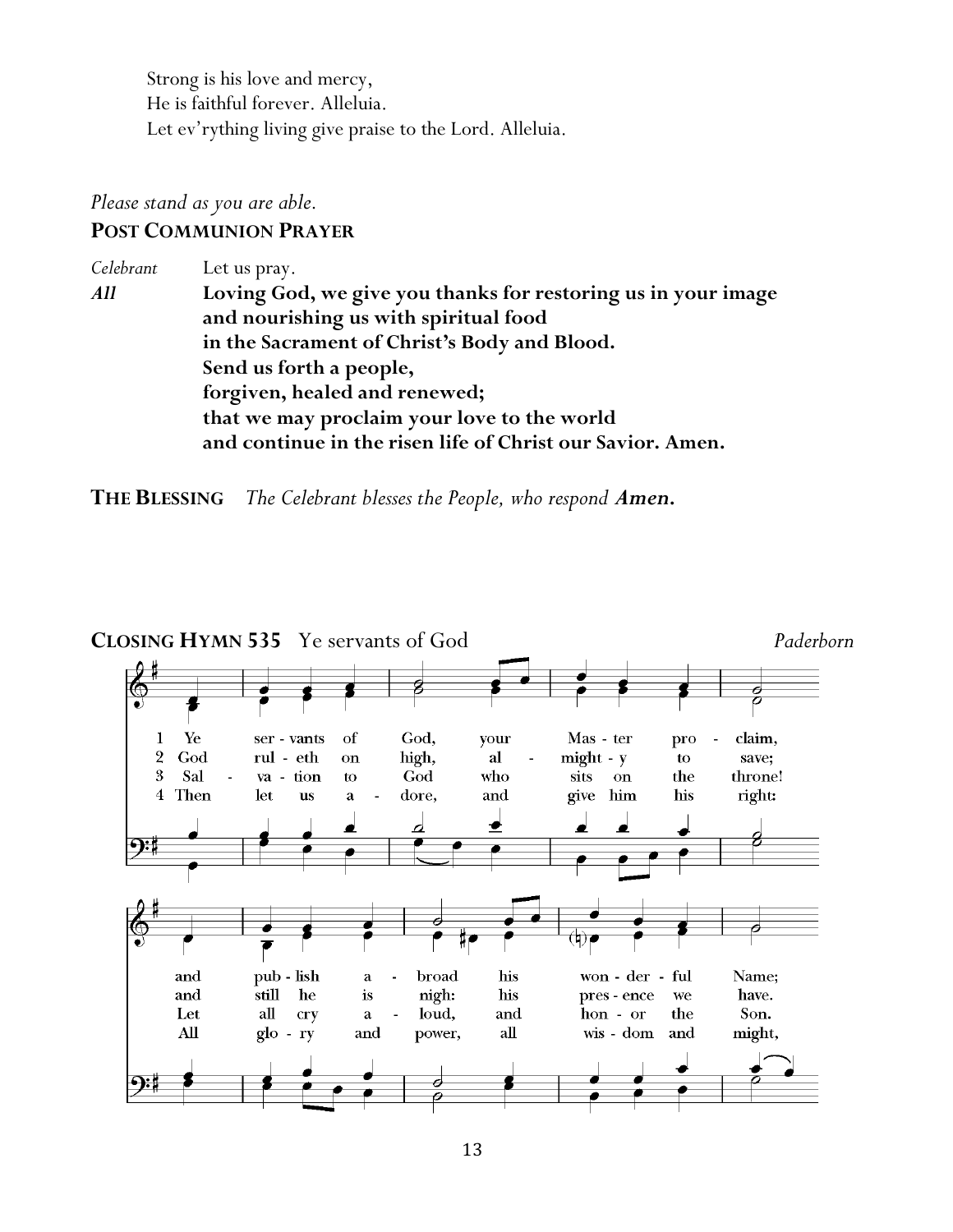

#### **THE DISMISSAL**

*One* Go in peace to love and serve the Lord. *People* **Thanks be to God.** 

#### **POSTLUDE**

Prelude in a minor (BWV 543) *J. S. Bach (1685-1750)*

*Special thanks to our guest organist, Ed Jennings.*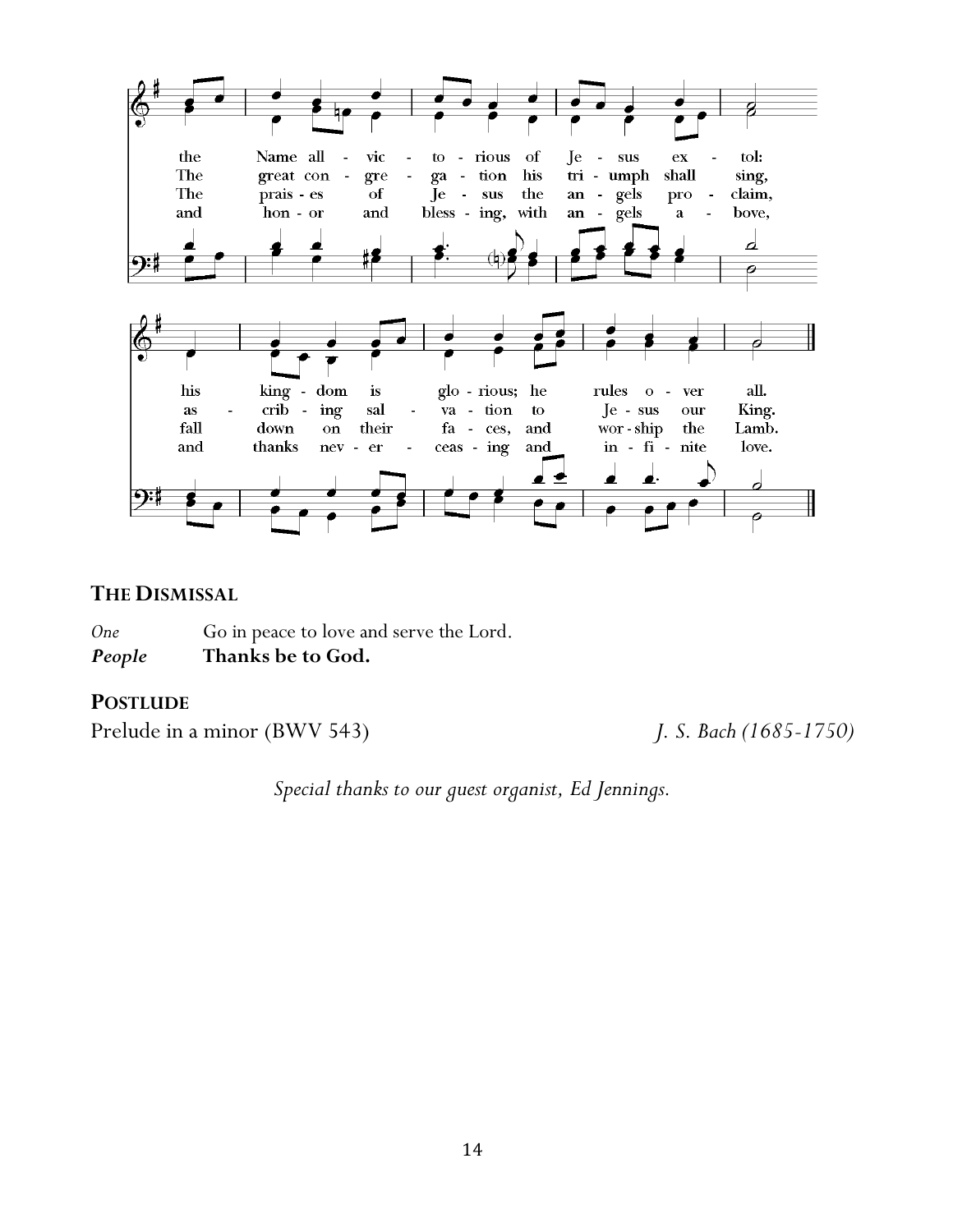#### **THE BIRTHDAY PRAYER**

Watch over your children, O Lord, as their days increase; bless and guide them wherever they may be. Strengthen them when they stand; comfort them when discouraged or sorrowful; raise them up if they fall; and in their heart may your peace which passes understanding abide all the days of their life; through Jesus Christ our Lord. Amen.